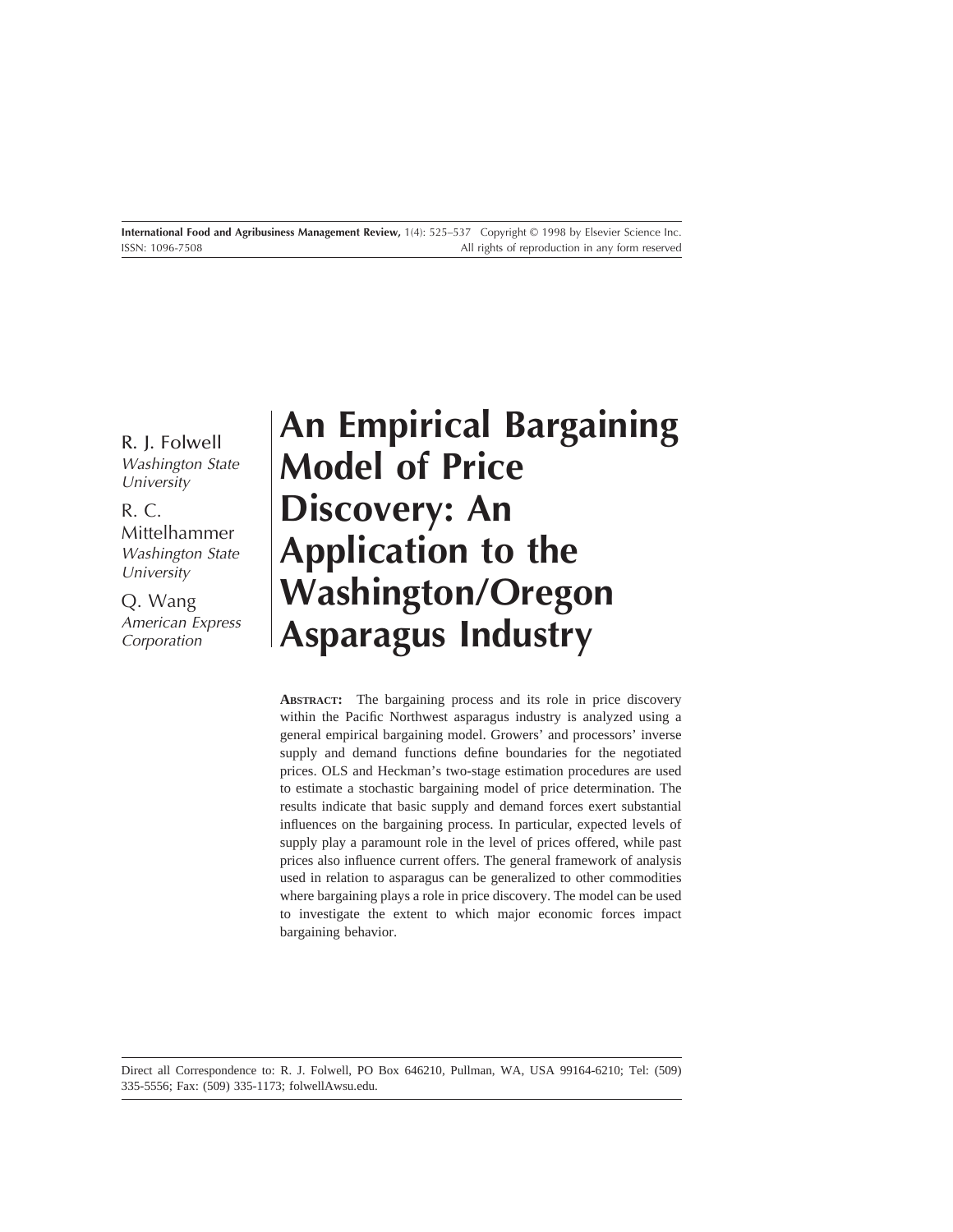## **INTRODUCTION**

Increasing concentration in food processing has led to fewer buyers of raw agricultural commodities and heightened interest in grower bargaining associations. Ignoring the dairy sector, the number of grower cooperatives involved in bargaining has increased from 40 in 1987 to 54 in 1996 (USDA, 1998).

A case in point is the asparagus industry. Asparagus is sold by growers for either fresh or processed uses. The price of fresh asparagus is determined by the concurrent interaction of market supply and demand forces on an on-going basis. On the other hand, price discovery for most processing asparagus in the United States is through micro-level negotiation of contract prices between growers' bargaining associations and processors. The bargaining process is completed prior to harvest each crop year to establish the price and expected volume of processing asparagus for the coming season.

The characteristics of the bargaining process suggest that the processed asparagus market operates within a monopoly/monopsony-like context. The typical price equilibrium, where supply equals demand, breaks down under such behavior, as is well-known. In particular, price equilibrium under bargaining not only depends upon supply and demand forces, but also on the relative bargaining power of the sellers and buyers.

In the case of the Washington/Oregon asparagus industry, negotiations establish both the price and the expected volume of processing asparagus for the upcoming season. At the beginning of each year, the grower's bargaining association announces an opening selling price offer based on the growers' perceptions of asparagus market conditions. Processors provide a response within three days following the growers' announcement. The opening price offer becomes the final price for processing asparagus if the majority of processors agree to accept it. If not, the growers' bargaining association must make a second price offer within five days. The second price offer may or may not be the same as the first. If the second offer is accepted, it becomes the price for processing asparagus in the coming season. If not, the price of processing asparagus is finally determined by an arbitration board. The arbitration board is composed of representatives of the growers and processors, as well as other members who are appointed by the states' departments of agriculture. In practice, either the first or second price offer has always become the final price of processing asparagus. There have been only two years in which the final price of processing asparagus was determined by the arbitration board during the past 30 years, and in both of these cases, the second price offer of the growers was adopted by the board.

A number of models of the asparagus industry have been analyzed in the literature. In 1971, French and Matthews formulated a demand-supply equilibrium model of the U.S. asparagus industry. Grossman (1973) developed a structural model of the asparagus industry at a regional level. Hoos and Runsten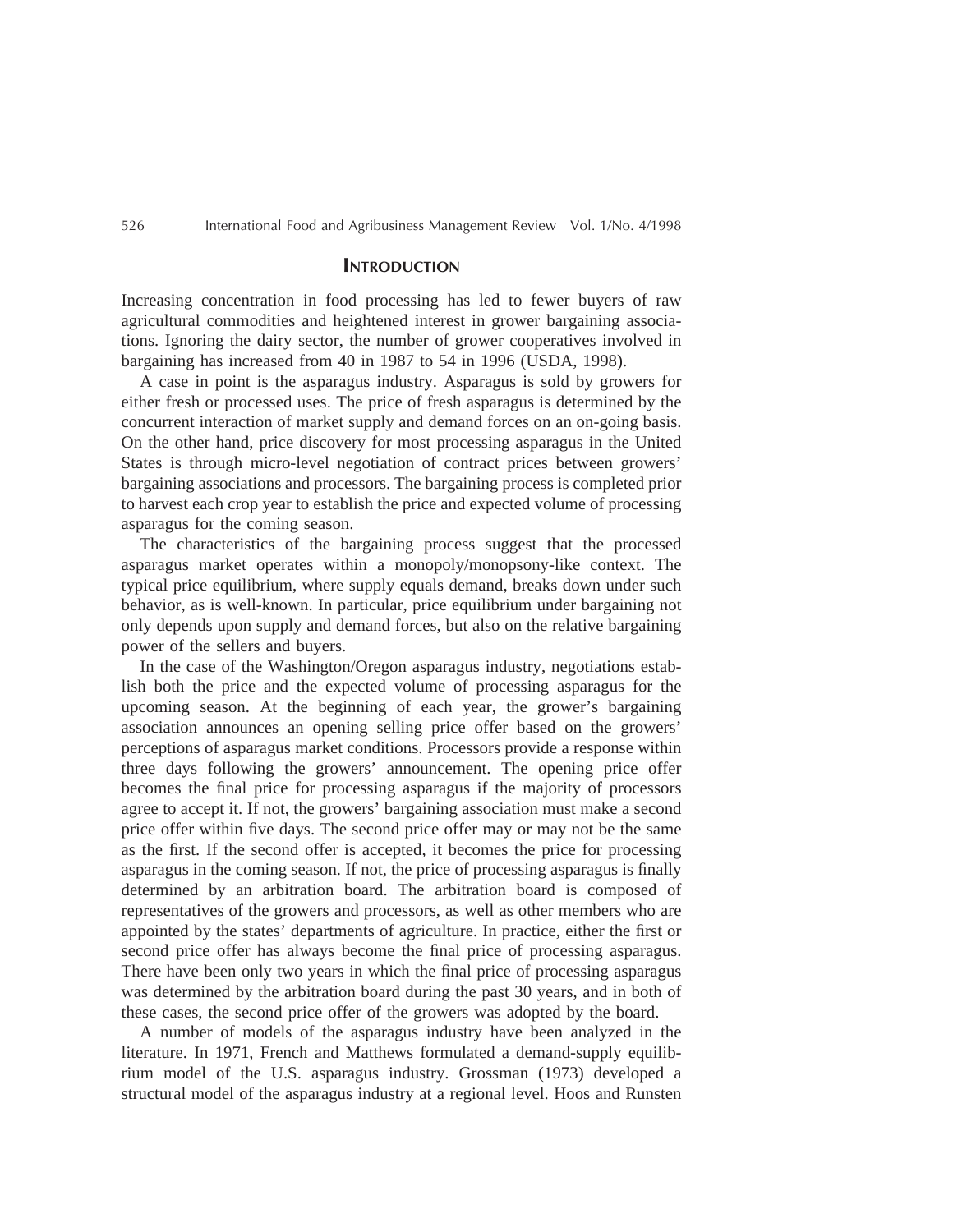(1977) constructed a linear and logarithmic multiple regression model to predict grower prices for processing asparagus in California. In 1982, a structural econometric model for the U.S. asparagus industry was developed by Bbuyemusoke, et al. (1982), and still another econometric model of the U.S. asparagus industry was developed by French and Willett (1989). However, none of these past models contained an explicit analysis of the bargaining component of processed price determination.

Previous studies relating to bargaining may be broadly classified into two categories: the general economic theory of bargaining and models of bargaining in specific industry contexts. Bowley (1928) was one of the first researchers to analyze the economic theoretic underpinnings of bargaining, and based his analysis on the theoretical model of bilateral monopoly. Bowley separated the bargaining process into two steps. The quantity traded that would maximize profit was determined first. Then the bargained price determined the distribution of the maximized joint profits. This same theoretical theme appeared in the much more recent work of Blair and Kaserman (1987), and thus would appear to have withstood the test of time. Fuller (1963) made theoretical comparisons and contrasts between bargaining in agriculture and general labor industry markets in terms of the bargaining nature, type, tactics, and outcomes. He indicated a relative lack of market power in most agricultural situations.

A number of bargaining models and analyses have been developed that are related to a number of (non-asparagus) agricultural industries. Helmberger and Hoos (1963) outlined the essential characteristics of the bargaining participants, the bargaining environment, and various alternative approaches to bargaining in agriculture. Hill's (1966) bargaining model for predicting price adjustments to technological change established an absolute limit of the bargaining range by using minimum profits acceptable to the firms engaged in bargaining. The result of bargaining within this range was determined in terms of the distribution of bargaining power between the sellers and the buyers. Babb, Belden, and Saathoff (1969) analyzed factors affecting the bargaining process and outcome of negotiations for the processing tomato industry in Indiana and Ohio during the 1966 growing season. They found that processors were primarily concerned about quality factors and growers with price. Ladd (1974) developed a model of a cooperative that bargains with processors either for maximization of price received by producers or maximization of quantity of raw materials to be traded. This led to a representation of a bargaining solution in terms of first order conditions for optimizing the two objectives. A relatively recent bargaining model was analyzed by French (1987) who developed a framework for farm price estimation under bargaining applied to the California cling peach industry.

Previous studies of market power have received increasing attention in both agricultural and food industries in recent years. Market power is here defined as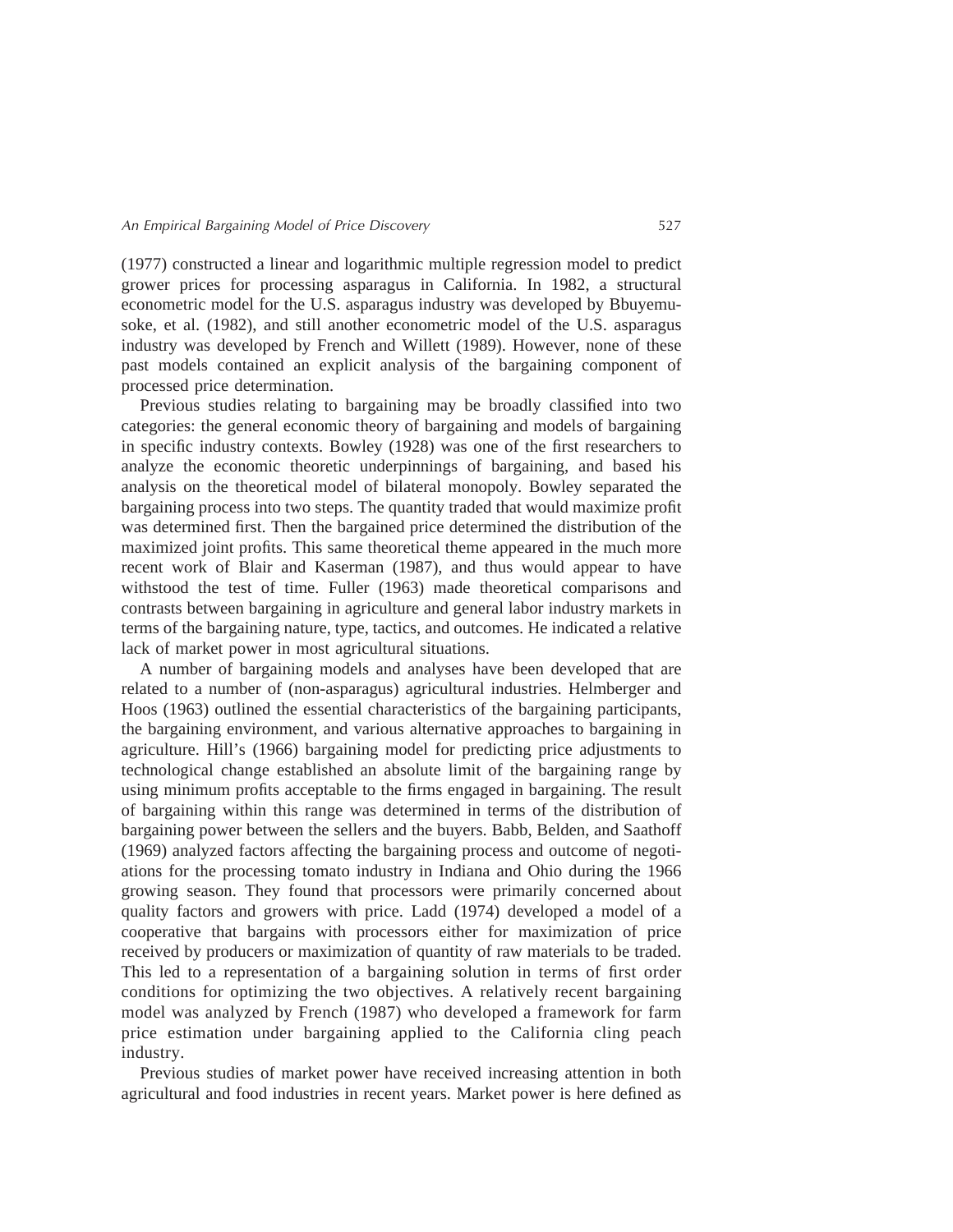a firm's ability to advantageously influence market behavior or market results such as levels of prices or quantities in a transaction. Various structure-conductperformance (SCP) studies have been conducted to determine the source of market power, or the major factors affecting market power, and their relationships. A classic example is Brandow (1969), who identified more than a dozen sources of market power in the food industry. He also pointed out that profits and market power were not necessarily associated with each other. Besides SCP studies, a number of studies developed measures of the degree of market power in an industry or a market. Of particular interest is the work of Love and Murniningtyas (1992), who used the principle of profit maximization to define an equilibrium condition for noncompetitive markets and provided explicit parametric tests for measuring the existence of market power. Market power parameters were jointly estimated based on cost and demand parameters.

The principal objective of this paper is to develop an empirical model for investigating the extent to which primary market factors affect price offers and ultimately the final price in a bargaining context, and apply the model to the processed asparagus in the Washington/Oregon asparagus industry. To accomplish this objective, an empirical model of the bargaining process that leads to price offers, and ultimately a final negotiated price, is specified and then estimated. While the final estimated equations apply only to the asparagus industry, the general bargaining model that leads to the specification of the equations can be applied to other industries in which final commodity prices are determined via a bargaining process.

# **EMPIRICAL MODEL OF THE BARGAINING PROCESS**

Various market equilibrium and disequilibrium situations are possible within the bargaining context. A standard market equilibrium model can be conceptualized as containing four essential equations, consisting of a demand equation, a supply equation, a price equilibrium equation, and a quantity equilibrium equation (Table 1, entry 1). Given the demand and supply equations, if either or both of the price and quantity equilibrium conditions are violated, market disequilibrium results. Bargaining can lead to a solution under market disequilibrium, which can be classified into three types: 1) quantity bargaining; 2) price bargaining; and 3) bargaining for both price and quantity (see Table 1, entries 2, 3, and 4, respectively). This study deals with price bargaining for a given quantity to be traded, which coincides with the context in which processed asparagus prices are determined (Table 1, entry 3).

The equilibrium quantity of processing asparagus to be traded is agreed upon before pricing is established in the processed asparagus industry. Neither the growers nor the processors are price takers, and both parties have some market or bargaining power with which to attempt to influence the price. The growers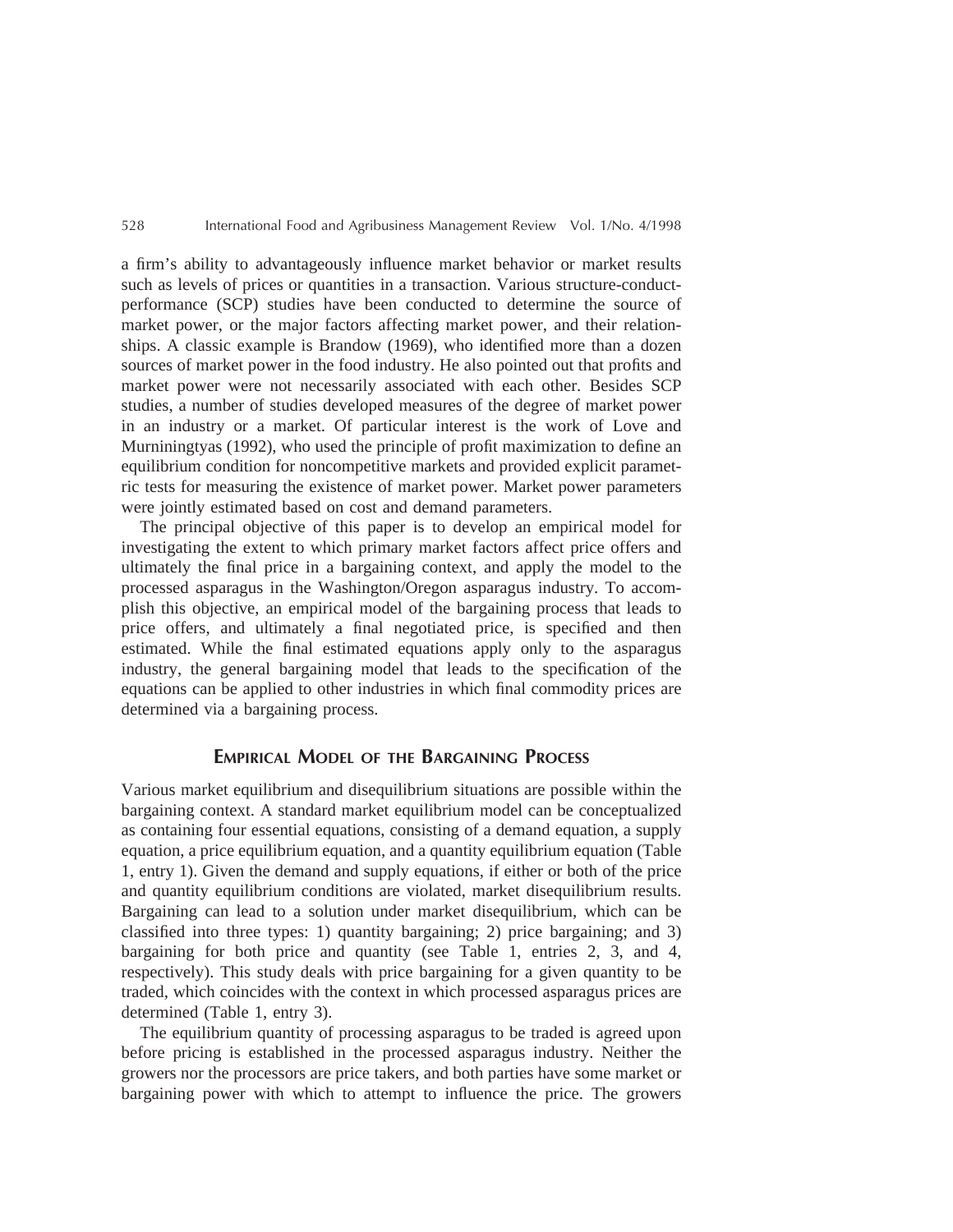| 1. Market Equilibrium      |                      | 2. Quantity Disequilibrium           |                     |  |
|----------------------------|----------------------|--------------------------------------|---------------------|--|
| $D = D(P_{d}, Z_{d})$      | Demand               | $D = D(P_{d}, Z_{d})$                | Demand              |  |
| $S = S(P_{s}, Z_{s})$      | Supply               | $S = S(P_s, Z_s)$                    | Supply              |  |
| $D = S = Q^*$              | Quantity Equilibrium | $D \neq S$                           | Quantity Bargaining |  |
| $P_{d} = P_{s} = P^{*}$    | Price Equilibrium    | $P_{d} = P_{s} = P^{*}$              | Price Equilibrium   |  |
| 3. Price Disequilibrium    |                      | 4. Price and Quantity Disequilibrium |                     |  |
| $D = D(P_{d}, Z_{d})$      | Demand               | $D = D(P_{d}, Z_{d})$                | Demand              |  |
| $S = S(P_c, Z_c)$          | Supply               | $S = S(P_c, Z_c)$                    | Supply              |  |
| $D = S = Q^*$              | Quantity Equilibrium | $D \neq S$                           | Quantity Bargaining |  |
| $P_{\rm d} \neq P_{\rm s}$ | Price Bargaining     | $P_{d} \neq P_{s}$                   | Price Bargaining    |  |

**Table 1.** Market Equilibrium and Disequilibrium Situations

 $P_d$  = the buyers' price;  $P_s$  = the sellers' price; S = the quantity supplied; D = the quantity demanded; P\* = the bargained or equilibrium price;  $Q^*$  = the bargained or equilibrium quantity;  $Z_d$  = demand shifters; and  $Z_s$  = supply shifters.

cannot set a price on the processors' demand curve and the processors cannot set a price on the growers' supply curve.

There are two basic features of price determination under bargaining that distinguish it from the typical market equilibrium analysis. First, the equilibrium price under bargaining cannot be determined by supply and demand equations alone because the bargaining activities play a role in price determination. Second, estimation of the usual neoclassical demand and supply equations will be biased and inconsistent since actual price observations are generally not located on either the demand or supply curves.

The supply and demand curves can be considered as defining the lower and upper price boundaries for the price bargaining process, respectively. The equilibrium price under bargaining for a given quantity to be traded can be defined as a convex combination of the inverse supply and demand functions evaluated at the given equilibrium quantity, Q\*. We refer to the parameter defining the convex combination weights as the relative bargaining power coefficient,  $\alpha$ , which takes a value between 0 and 1. Hence, an economic model of price discovery under bargaining under the current market assumptions can be represented by:

$$
P_d = P_d(Q_d, Z_d)
$$
 *Buyer's Inverse Demand* (1)

 $P_s = P_s(Q_s, Z_s)$  Seller's Inverse Supply (2)

 $Q_d = Q_s = Q^*$  Quantity Equilibrium (3)

 $P^* = (1 - \alpha)P_s + \alpha P_d$  Price Equilibrium under Bargaining (4)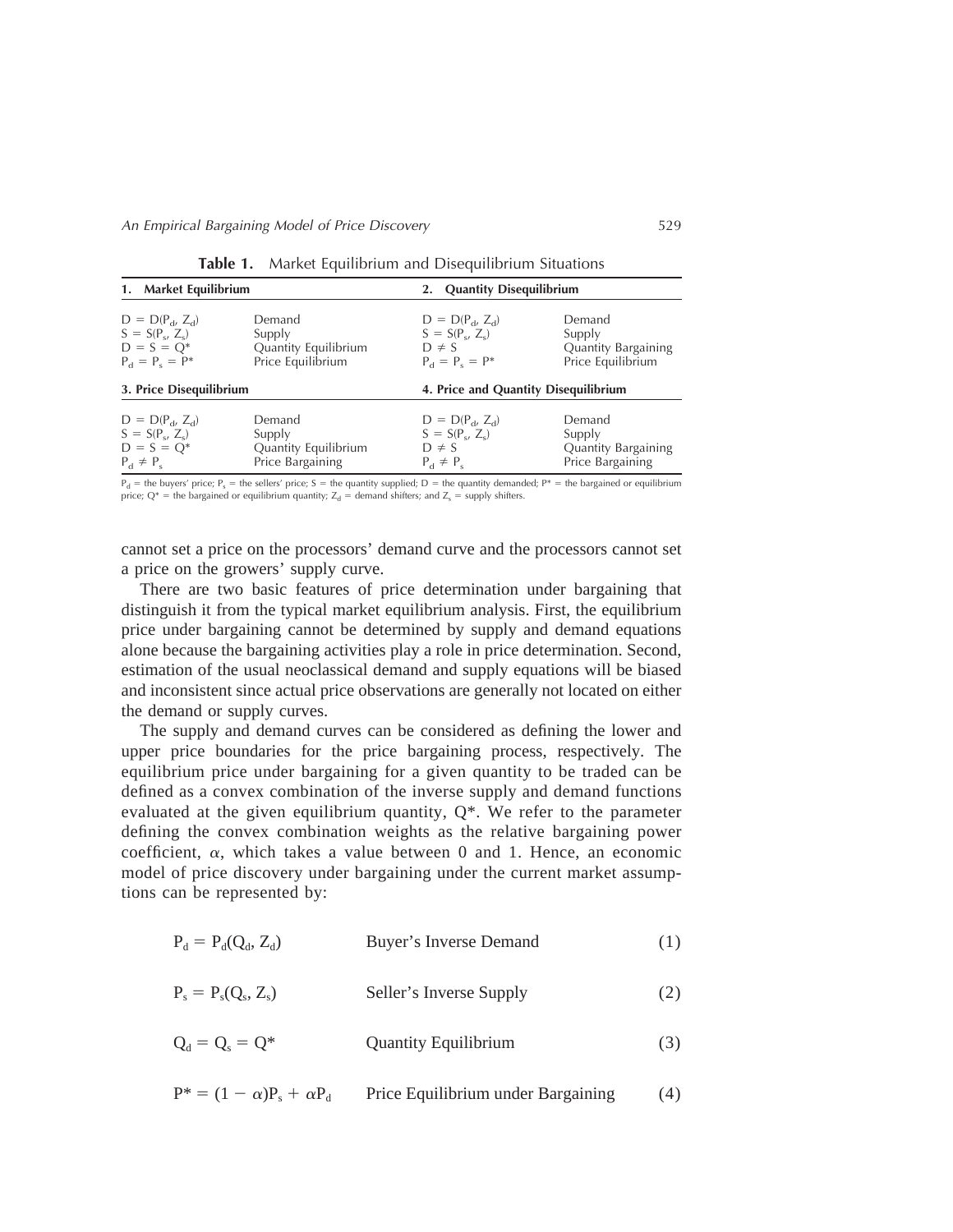where:  $Q^*$  = the agreed quantity to be traded;  $P^*$  = the equilibrium price under bargaining;  $Z_d$  = inverse demand shifters;  $Z_s$  = inverse supply shifters; and  $\alpha$  = coefficient of relative bargaining power. Some implications of various values of  $\alpha$  are as follows:

| under monopoly:                                    | $\alpha = 1$       | $P^* = P_d$                       |
|----------------------------------------------------|--------------------|-----------------------------------|
| under monopsony: $\alpha = 0$                      |                    | $P^* = P_c$                       |
| under competition: indeterminate $P^* = P_d = P_s$ |                    |                                   |
| under bargaining:                                  | $\alpha \in (0,1)$ | $P_{\rm c}$ < $P^*$ < $P_{\rm d}$ |

Solving this market equilibrium bargaining model for the final bargained price yields:

$$
P^* = (1 - \alpha)P_s (Q^*, Z_s) + \alpha P_d (Q^*, Z_d) = f(Q^*, \alpha, Z_s, Z_d)
$$
(5)

For purposes of estimation, represent both the sellers' inverse supply function and the buyers' inverse demand functions in stochastic form as follows:

$$
P_s = P_s (Q_s, Z_s) + \epsilon_s = f_s(X) + \epsilon_s
$$
 Sellers' inverse supply (6)

$$
P_d = P_d (Q_d, Z_d) + \epsilon_d = f_d(X) + \epsilon_d
$$
 Buyers' inverse demand (7)

$$
E(\epsilon_{s}) = E(\epsilon_{d}) = 0
$$
 Zero mean of error terms (8)

where  $\epsilon_{s}$  and  $\epsilon_{d}$  are the disturbance terms for the inverse supply and demand functions, respectively. Henceforth to simplify notation we let X represent a universal set of explanatory variables affecting supply and demand and we treat the parameters as being implicit in the representation of these functions and in other functions below. Some of the entries in X will then be ghosts in either the demand or supply functions. All other variables retain their earlier definitions.

## **First-Round Bargaining**

Since the sellers' opening offer will be above their supply curve if they are not price-takers, the sellers' opening or first price offer, say  $P_{s,1}$  can be represented as the inverse supply function plus some positive increment  $\Delta P_{s,1}$  which is related to the sellers' perceptions of market conditions and bargaining strength, as:

$$
P_{s,1} = [P_s + \Delta P_{s,1}] + \epsilon_{s,1}
$$
\n
$$
= [f_s(X) + \epsilon_s] + [\Delta f_{s,1}(X) + \Delta \epsilon_{s,1}] + \epsilon_{s,1}
$$
\n
$$
= [f_s(X) + \Delta f_{s,1}(X)] + [\epsilon_s + \Delta \epsilon_{s,1} + \epsilon_{s,1}]
$$
\n(9)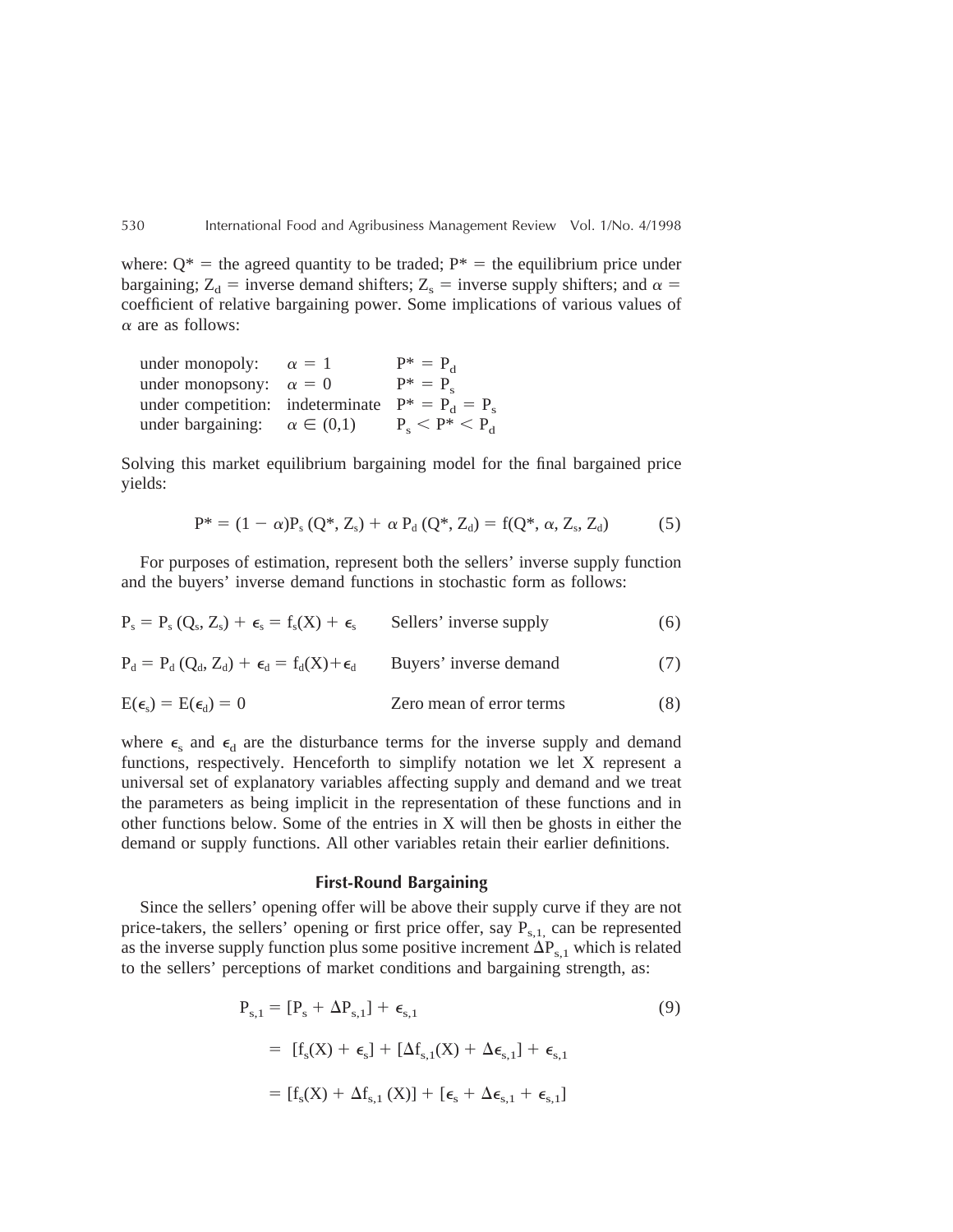An Empirical Bargaining Model of Price Discovery 531

$$
=f_{s,1}\left( X\right) +\,\varepsilon_{s,1}^{\ast}%
$$

where  $E[\epsilon_{s,1}^*] = 0$ , and  $f_{s,1}$  (X) represents the expectation of the sellers' first price offer.

In making a decision regarding the acceptability of any price offer, buyers must have a threshold price in mind. If the sellers' offer is less than or equal to this threshold, the buyers will accept the price offer. If the offer is higher, the buyers will reject it. The buyers' threshold price,  $P_{d,1}$ , can be defined as the buyers' inverse demand,  $P_d$ , less an increment,  $\Delta P_{d,1}$ , that is a function of the buyers' perceptions about market conditions and bargaining strength, as:

$$
P_{d,1} = [P_d - \Delta P_{d,1}] + \epsilon_{d,1}
$$
\n
$$
= [f_d(X) + \epsilon_d] - [\Delta f_{d,1}(X) + \Delta \epsilon_{d,1}] + \epsilon_{d,1}
$$
\n
$$
= [f_d(X) - \Delta f_{d,1}(X) + [\epsilon_d - \Delta \epsilon_{d,1} + \epsilon_{d,1}]
$$
\n
$$
= f_{d,1}(X) + \epsilon_{d,1}^*
$$
\n(10)

where  $E[\epsilon_{d,1}^*] = 0$ , and  $f_{d,1}$  (X) is the expectation of the buyers' threshold price.

The difference between the sellers' first price offer and the buyers' threshold price,  $Y_1^*$  can be used to characterize the outcome of price bargaining at the first stage. The criterion function for the bargaining outcome will be:

$$
Y_1^* = P_{s,1} - P_{d,1} = [f_{s,1}(X) - f_{d,1}(X)] + [\epsilon_{s,1} - \epsilon_{d,1}] = f_1(X) + \epsilon_1^*
$$
(11)

where  $E(\epsilon_1^*) = 0$ . If  $Y_1^* \le 0$ , which implies  $P_{s,1} \le P_{d,1}$ , then the buyers accept the sellers' opening price offer and the bargaining process ends with a bargained price of  $P^* = P_{s,1}$ . The final price,  $P^*$ , can then be represented as:

$$
P^* = P_{s,1} = f_{s,1}(X) + \epsilon_{s,1}^*
$$
 (12)

The criterion variable  $Y_1^*$  is unobservable since the buyers' threshold price is not made public. However, information about the buyers' decision during the bargaining process is available in terms of the growers' price offers, the buyers' acceptance or rejection decision, and the final bargained price. Thus, whether the final price equals  $P_{s,1}$  or not can be modeled via a limited dependent variable procedure by defining an observed indicator variable Y as:

$$
Y = 0 \t\t \text{if } Y_1^* \le 0 \Rightarrow \text{the offer } P_{s,1} \text{ was accepted} \t\t (13)
$$

$$
Y = 1 \qquad \text{if } Y_1^* > 0 \Rightarrow \text{the offer } P_{s,1} \text{ was rejected.}
$$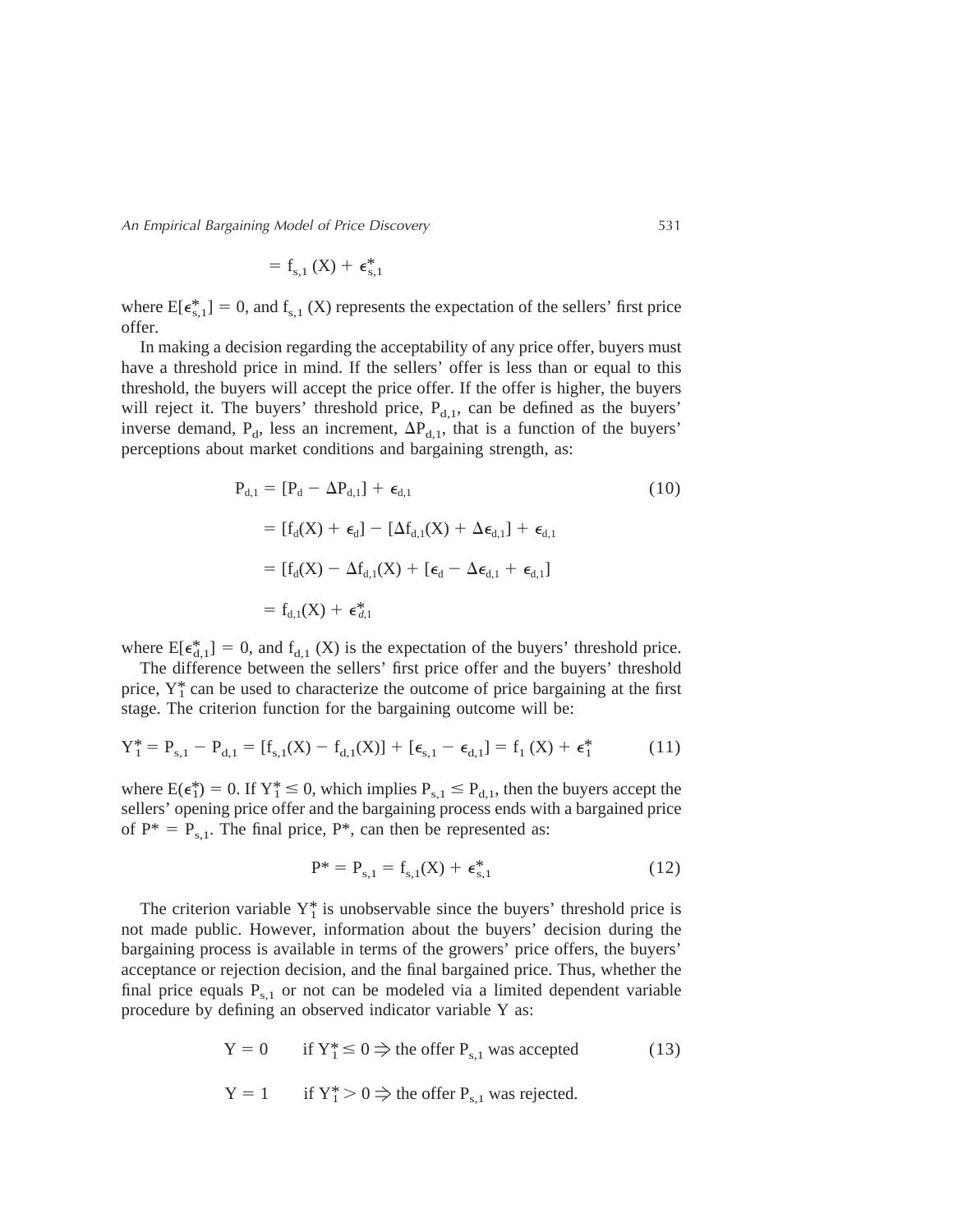#### **Second-Round Bargaining**

If  $Y_1^* > 0$ , so that  $P_{s,1} > P_{d,1}$ , then the buyers will reject the sellers' opening price offer. In this case, the bargaining process will continue and the seller must make a second price offer in order to reach a price agreement. Viewing the sellers' second price offer as an adjustment to his or her first price offer, it can be expressed as the sellers' supply price plus an adjustment increment that is assumed to be less than or equal to the increment added to  $P_s$  in the previous offer.

$$
P_{s,2} = [P_s + \Delta P_{s,2}] + \epsilon_{s,2}
$$
\n
$$
= [f_s(X) + \epsilon_s] + [\Delta f_{s,2}(X) + \Delta \epsilon_{s,2}] + \epsilon_{s,2}
$$
\n
$$
= [f_s(X) + \Delta f_{s,2}(X) + [\epsilon_s + \Delta \epsilon_{s,2} + \epsilon_{s,2}]
$$
\n
$$
= f_{s,2}(X) + \epsilon_{s,2}^*
$$
\n(14)

where  $E[\epsilon_{s,2}^{*}] = 0$  and  $Y_{1}^{*} > 0$ .

Similarly, the buyers' second threshold price can be defined as an adjustment of the first-round threshold price. It can be represented as the buyers' demand price less an increment that is assumed to be greater than or equal to the increment in the previous threshold price function, as:

$$
P_{d,2} = [P_d - \Delta P_{d,2}] + \epsilon_{d,2}
$$
\n
$$
= [f_d(X) + \epsilon_d] - [\Delta f_{d,2}(X) + \Delta \epsilon_{d,2}] + \epsilon_{d,2}
$$
\n
$$
= [f_d(X) - \Delta f_{d,2}(X) + [\epsilon_d - \Delta \epsilon_{d,2} + \epsilon_{d,2}]
$$
\n
$$
= f_{d,2}(X) + \epsilon_{d,2}^*
$$
\n(15)

where  $E[\epsilon_{d,2}^*] = 0$  and  $Y_1^* > 0$ .

While it is impossible to know if there is any change in the buyers' threshold price during the bargaining process since the threshold price cannot be observed, it is reasonable to assume that the buyers will consider adjusting their threshold price based on previous bargaining outcomes. If the buyers' second threshold price is the same as the first in the bargaining process, then  $\Delta P_{d2} = \Delta P_{d1}$ , and the threshold price will be:

$$
P_{d,2} = P_{d,1} = f_{d,1}(X) + \epsilon_{d,1}^{*}
$$
 (16)

The criterion function for the second round price negotiation can be defined as the difference between the sellers' second price offer and the buyers' second threshold price: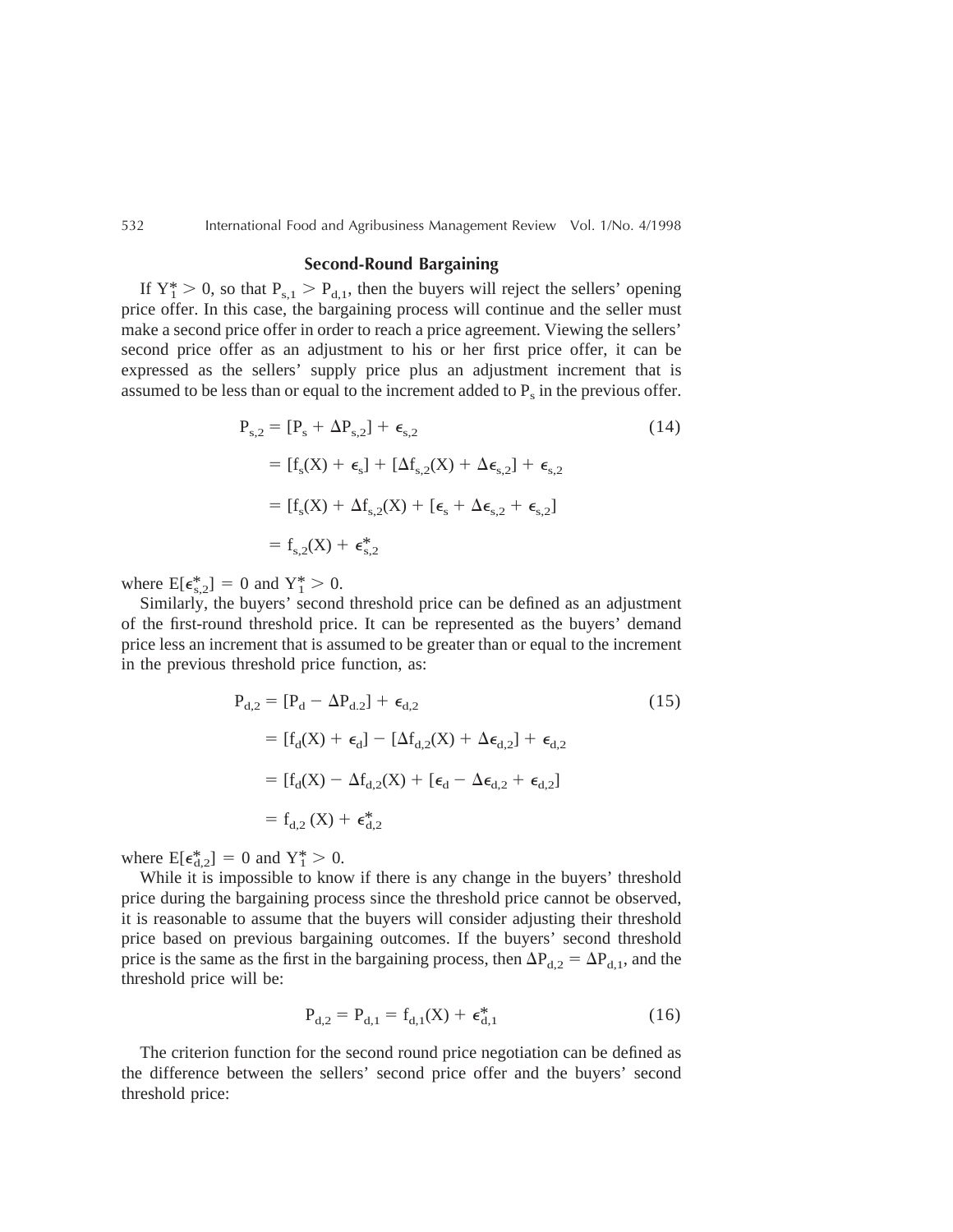An Empirical Bargaining Model of Price Discovery 533

$$
Y_2^* = P_{s,2} - P_{d,2} = f_2(X) + \epsilon_2^*
$$
 (17)

If  $Y_2^* > 0$ , so that  $P_{s,2} > P_{d,2}$ , then the buyer will reject the sellers' second price offer. In this case, the price discovery process continues. In the particular case of the Washington/Oregon asparagus industry, a final price will be determined by an arbitration board based on the sellers' second price offer, the buyers' response to that offer, and perceptions of market conditions. If  $Y_2^* \leq 0$ , then the sellers' second price offer will be accepted and the final price will be the sellers' second price offer, given by equation (14).

In the empirical application of the bargaining model in this study, it can be assumed that the final price resulting from the bargaining process is either the sellers' first or second price offer in view of the fact that the bargaining process for processing asparagus has always resulted in at most two different price possibilities in each year. Based on this assumption, the particular specification of the empirical bargaining model of price discovery for the processing asparagus situation is given by

$$
P_{s,1} = f_{s,1}(X) + \epsilon_{s,1}^{*} \qquad E(\epsilon_{s,1}^{*}) = 0
$$
\n
$$
P_{s,2} = f_{s,2}(X) + \epsilon_{s,2}^{*} \qquad E(\epsilon_{s,2}^{*}) = 0, \text{ given } Y_{1}^{*} = f_{1}(X) + \epsilon_{1}^{*} > 0
$$
\n
$$
P_{f}^{*} = (1 - \delta) P_{s,1} + \delta P_{s,2}
$$
\n(18)

where  $\delta$  is an indicator variable defined so that  $\delta = 0$  when the sellers' first price offer is accepted and  $\delta = 1$  if the second offer is accepted.

# **EMPIRICAL ESTIMATION OF THE BARGAINING MODEL**

The sellers' first offer equation can be estimated by ordinary least squares (OLS) using all of the available observations on growers' first offers. The second offer equation violates standard OLS assumptions because of the obvious censoring problem that underlies its specification. On the other hand, the sellers' second price offer equation meets the general conditions of Heckman's (1976) two-stage estimation procedure. In particular, assuming multivariate normality of disturbances, the expected value of the seller's second offer can be represented as (recall equation (11))

$$
E(P_{s,2}|(Y_1^* > 0) = f_{s,2}(X) + E(\epsilon_{s,2}^* | \epsilon_1^* > -f_1(X))
$$

$$
= f_{s,2}(X) + \tau(\phi/\Phi)
$$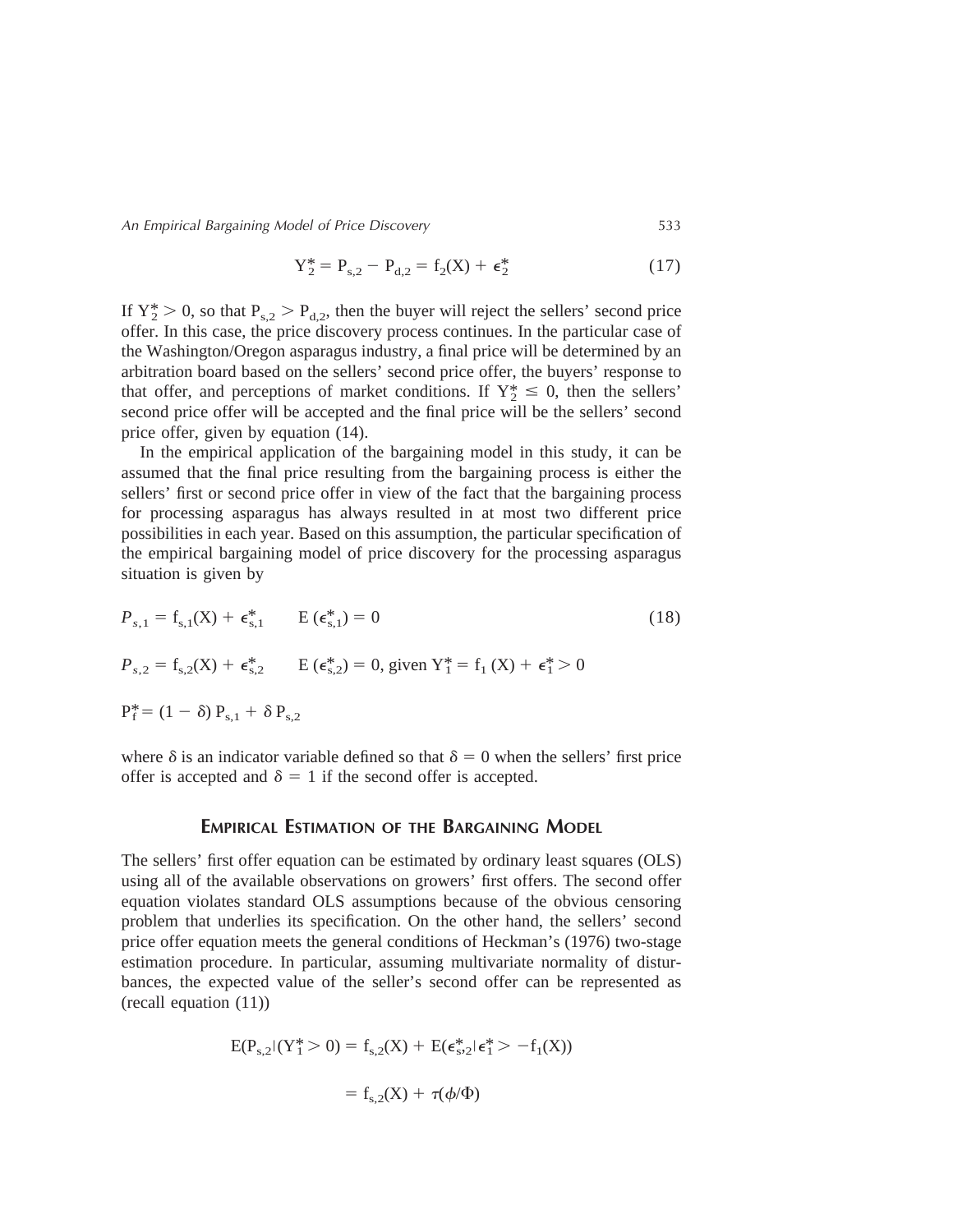where  $\phi$  and  $\Phi$  are the probability density and cumulative distribution function of the standard normal distribution evaluated at the point  $-f_1(X)/\sigma$ , and  $\tau$  is the covariance between  $\epsilon_1^*$  and  $\epsilon_{s,2}^*$ . The estimation of the seller's second offer equation then proceeds in two steps. In the first step, a probit model is fit to dichotomous observations indicating whether or not the first offer was accepted, and is based on the full universal set of explanatory variables, X. Then the predicted Mill's ratios  $(\phi/\Phi)$  from the probit model are used as an additional explanatory variable in estimating the seller's second offer equation via least squares. Thus, Heckman's two-step procedure is implemented in estimating the seller's second offer equation.

Based on annual time series data from 1960 to 1994 on price offers and acceptances, the estimated equations for the asparagus growers' first and second price offers are (t-ratios are in parentheses):

$$
PPW_{1t} = 5.9 - 0.1 \text{ AW}_{t} - 0.02 \text{ SPU}_{t-1} + 0.13 \text{ PFU}_{t-1} + 0.72 \text{ PPU}_{t-1}
$$
 (20)  

$$
(-2.7) \qquad (-1.7) \qquad (2.7) \qquad (3.5)
$$

 $R^{2} = 0.93$ , Durbin Watson (d) = 1.8, Std. Error of the Estimate = 1.4

$$
PPW_{2t} = 35.0 - 1.03 \text{ AW}_{t} - 0.12 \text{ SPU}_{t-1} + 0.17 \text{ PFU}_{t-1} - 0.88 \text{ PPU}_{t-1} \tag{21}
$$

$$
(-3.2)
$$
  $(-2.1)$   $(2.5)$   $(-3.9)$   
-12.2 Mills<sub>t</sub>  $(-2.0)$ 

 $R^{2} = 0.89$ , Durbin Watson (d) = 1.7, Std. Error of the Estimate = 1.0

where,

|             | = Bearing acreage of asparagus for the coming season in          |
|-------------|------------------------------------------------------------------|
|             | Washington/Oregon;                                               |
|             | = Previous year's ending stock of U.S. processed asparagus;      |
|             | = Previous year's U.S. price of fresh asparagus;                 |
|             | = Previous year's U.S. price of processing asparagus;            |
|             | = The final price of processing asparagus in Washington/Oregon;  |
|             | and                                                              |
| $Mills_{t}$ | = Mills ratio correction term in the Heckman two-step procedure. |
|             |                                                                  |

The probit equation underlying the generation of the Mills' ratio correction in the seller's second offer equation is given by: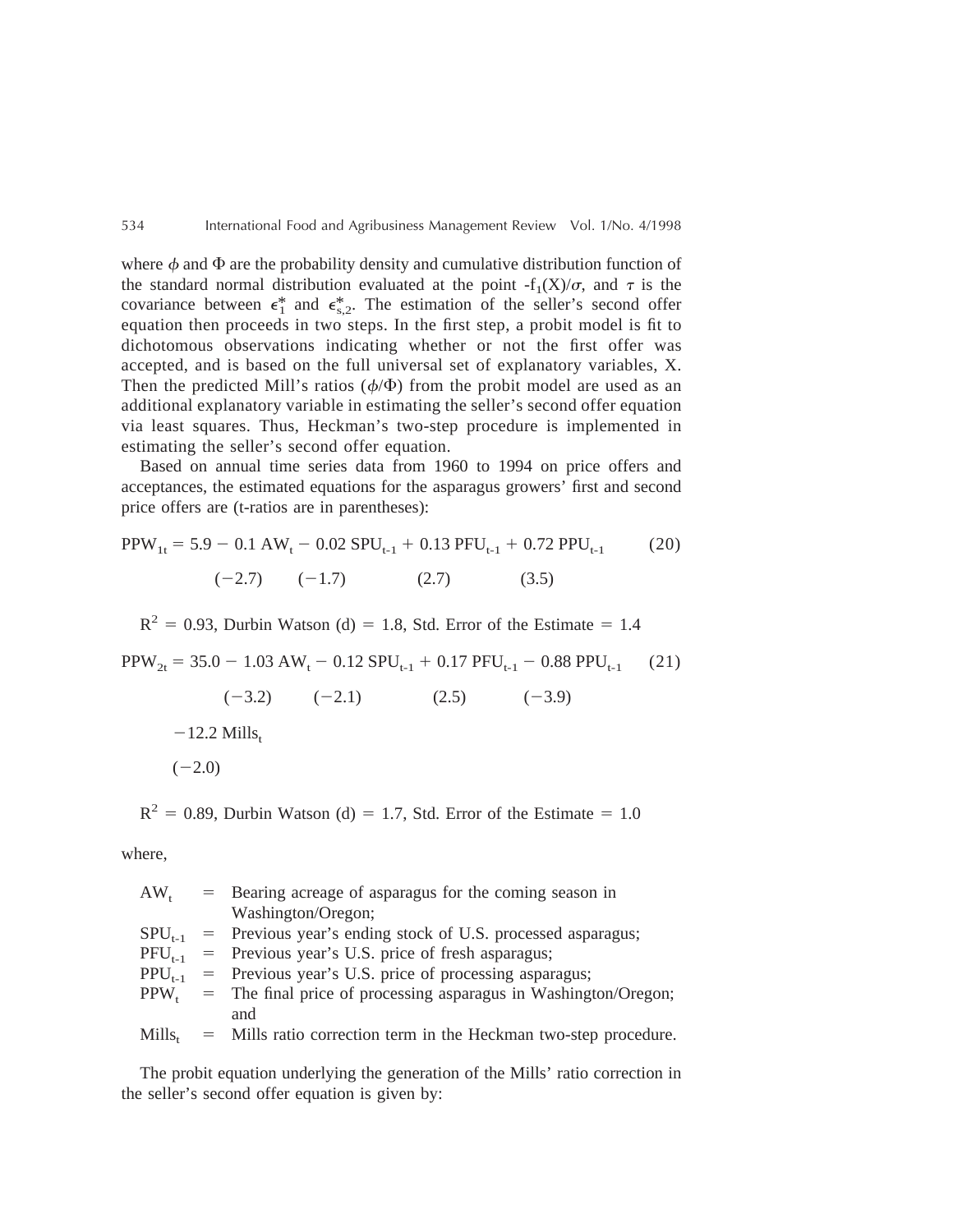An Empirical Bargaining Model of Price Discovery 535

$$
Y_1^* = -4.13 + .15 \text{ AW}_t + .032 \text{ SPU}_{t-1} + .012 \text{ PFU}_{t-1} - .05 \text{ PPU}_{t-1}
$$
  
(1.3) (1.5) (.22) (-.5)

LRT (4 df) = 6.84, Craig-Uhler  $R^2$  = .25, Correct Predictions = 67%

# **DISCUSSION**

The signs of the coefficients on  $AW_t$  and  $SPU_{t-1}$  are negative in the first price offer equation estimated, indicating that the larger the current bearing acreage and carry-in stocks, the lower the price offer for processing asparagus will be. This is consistent with the notion that the bargaining strength of growers is eroded when supplies for the current market period are expected to be high. The perception of a diminished bargaining position is translated into a reduction in the initial price offer issued by growers. A positive sign is associated with the effects of both  $PPU_{t-1}$  and  $PFU_{t-1}$ . This is consistent with the notion that growers' expectations of current period prices for fresh and processed asparagus are extrapolated from their most recent experience. Higher price expectations for either fresh or processed asparagus induce growers to issue higher initial price offers.

The interpretations of the signs of the effects of  $AW_t$ ,  $SPU_{t-1}$ , and  $PFI_{t-1}$  on the level of the second price offer by growers is analogous to the preceding interpretations in the case of the first price offer. Namely, expectations of higher asparagus supplies lead to lower levels of second price offers, while expectations of higher fresh market prices lead to higher second price offers. The negative sign on  $PPU_{t-1}$  was not anticipated, and indicates that at the second stage of the bargaining process, higher processed asparagus prices in the previous year induces lower values for growers' second price offer. The mills ratio is significant and has a negative effect, suggesting that the self-selection correction is relevant and that the relationship between disturbances in the probit and second price offer equations is negative, which makes intuitive sense.

Based on one-sided t tests, all of the t values for the explanatory variables in the econometric model are statistically significant at the level of  $\alpha = 0.05$ . Thus, the variables in the model can be considered as having significant influences on the offer prices for processing asparagus formulated during the bargaining process.

The estimated coefficients of the probit model indicate that the probability of the bargaining process going beyond the first round increases as expected supplies increase, which relates to increasing values of  $AW_t$  and  $SPU_{t-1}$ . This is consistent with the bargaining process between growers and processors becoming more contentious when high expected supplies place downward pressure on asparagus prices. The coefficient on lagged prices are notably insignificant, although the signs of the estimated coefficients themselves suggest that it is more likely that the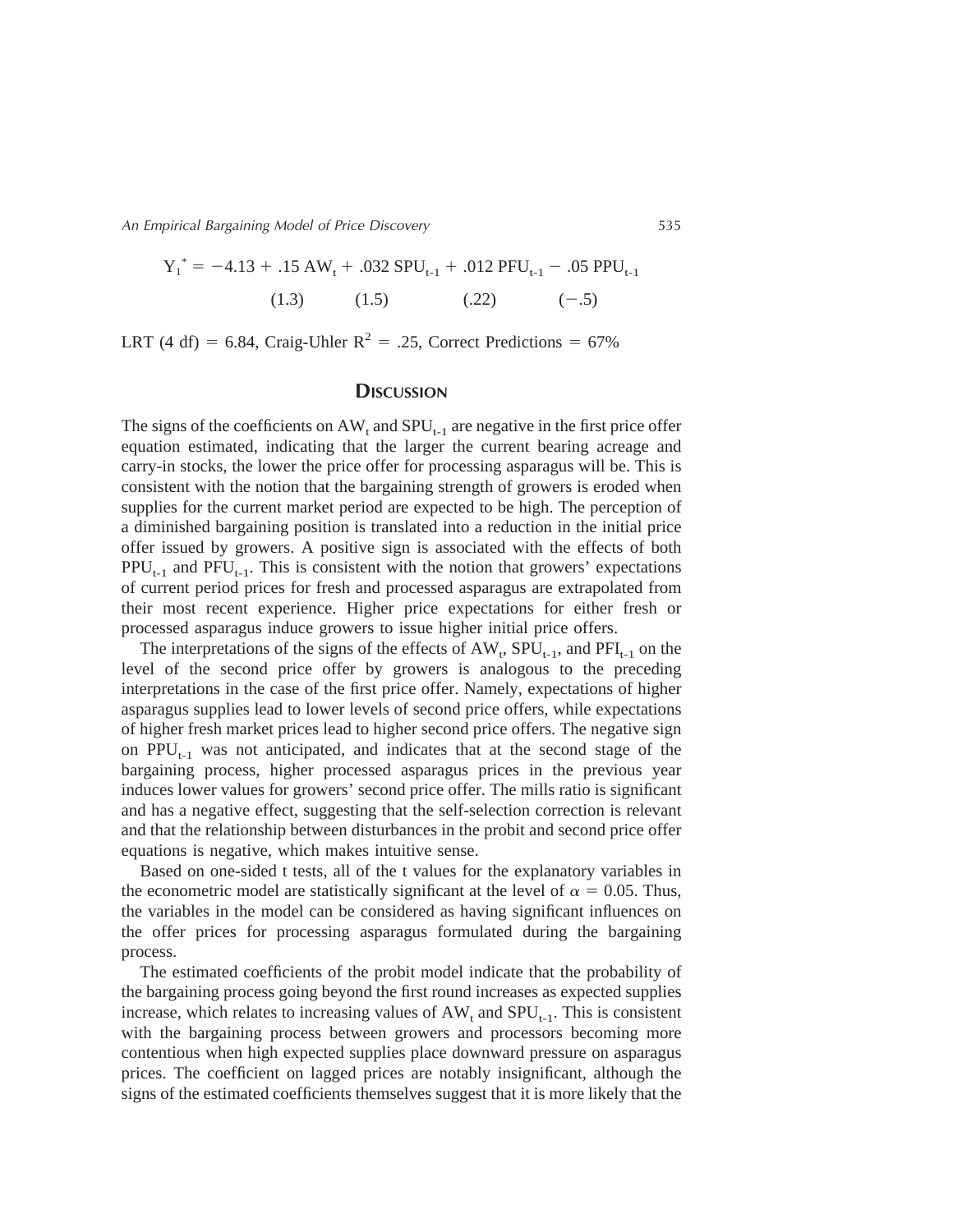bargaining process will exceed one round if expectations of fresh asparagus prices are high and processed asparagus prices are low, which is sensible.

While the implications of the estimated probit equation are consistent with expectations, the model fit is considerably less than desirable. The likelihood ratio test (LRT) on the significance of the explanatory variables has a probability value of .13, which is not significant by the conventional .05 or .10 significance level standards and the ability of the model to predict an extended bargaining situation is disappointing. It is evident that factors beyond those included in the model exert important influences on the bargaining process.

# **CONCLUSIONS**

The empirical bargaining model of price discovery applied to the Washington/ Oregon Asparagus Industry identified a number of broad market indicators that exerted important influences on the bargaining process leading to an equilibrium processed asparagus price. Expected levels of supplies played a notable role in the levels of price offers throughout the bargaining process, and also appeared to influence whether the bargaining process required more than one round to complete. Past prices of asparagus in the fresh and processed markets also influenced price offers, but their affect on extending the bargaining process was unclear.

Overall, it was found that broad market indicators explained a substantial amount of the variation in both price offers and final bargained price. The results of the model also suggest that other factors beyond broad market indicators influence the bargaining process, the most notable deficiency being in the explanation of the process leading to an extension of the bargaining process beyond the first round of negotiations.

While the estimated equation presented in this research are applicable only to the asparagus industry, the general model can be applied to other commodities where bargaining plays a dominant role in price discovery. The major economic factors that influence the behavior of the participants would be the basis of the specification of the price offer equations.

## **REFERENCES**

- Babb, E. M., S. A. Belden, and C. R. Saathoff. 1969. "An Analysis of Cooperative Bargaining in the Processing Tomato Industry." *American Journal of Agricultural Economics, 51*(1), 13–25.
- Bbuyemusoke, S. L., A. H. Harrington, and R. C. Mittelhammer. 1982. *Factors of Affecting the Supply and Demand for Asparagus in the United States*. Pullman, Washington: Agricultural Research Center, Research Bulletin X13 0918 Washington State University.